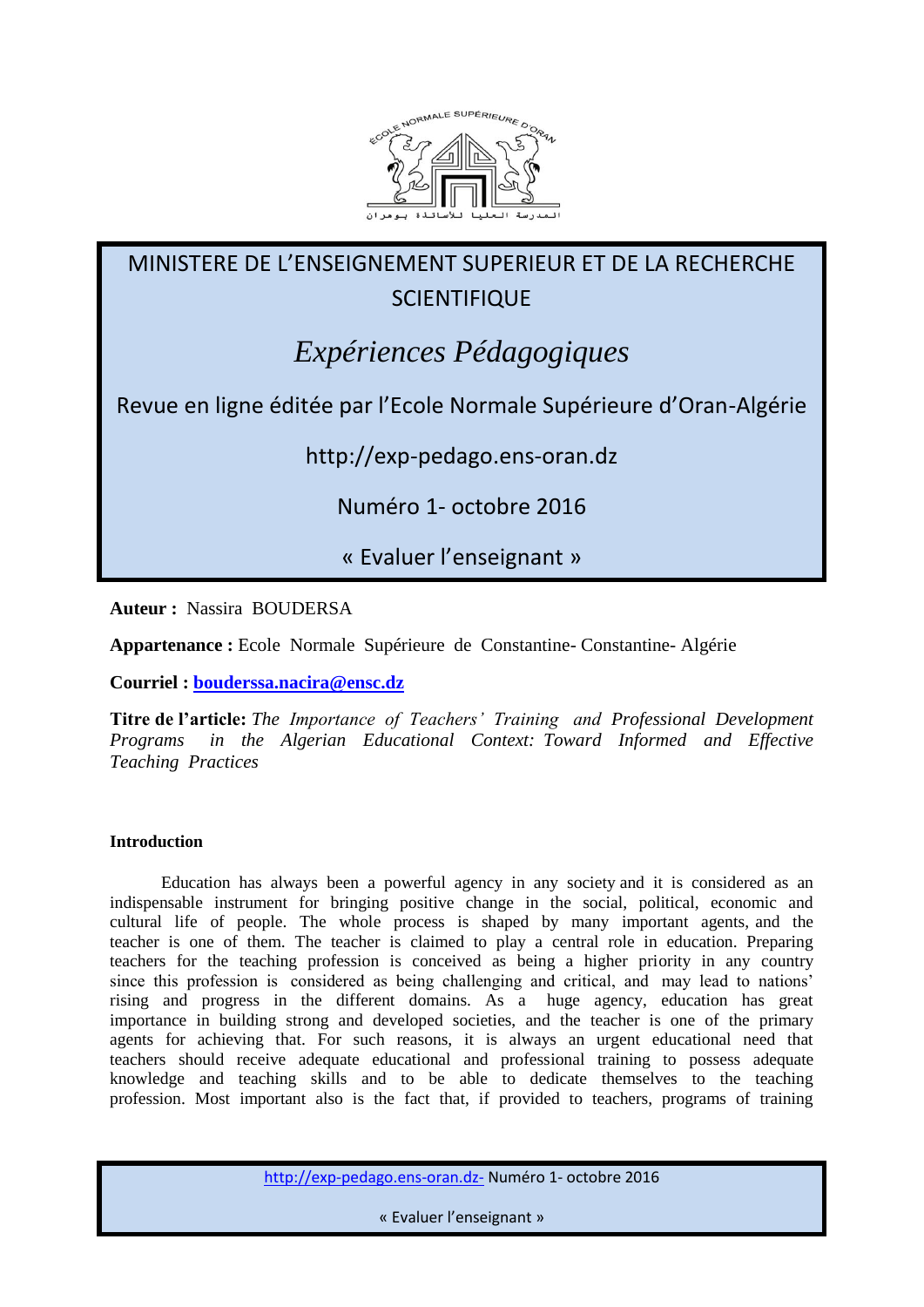and professional development have to be introduced, mentored and evaluated, on a regular basis, by experts in the field.

 Learning is a changing process since knowledge is not something static. For this reason, teaching should be boosted and should move beyond traditional and theory-based foundations; it should also be research-based and should have data-driven-evidence. McMillan (2007: xiii) states that "[...] there is renewed interest in the importance of "scientific" research and "empirical data" as sources of knowledge about what works in education." Since good teachers are considered as the backbone of good education and learning is perceived as being an ongoing process, efforts to develop and improve teachers' teaching skills and knowledge are highly needed and appreciated in the field of education. In many worldwide schools and universities, a variety of teachers' training and professional development programs are available to help teachers learn and improve themselves year after year. Besides that, it is a common belief that learning is a continuous process that contributes in improving teachers' teaching skills and acquiring new knowledge in subject areas, and this will, in turn, help improve students' learning.

 Given the central importance that education has in any society, teachers are expected not only to be competent but also to be professional in their related fields and subjectmatters. For this reason, they have to possess a great deal of knowledge and skills with regard to both teaching and assessment practices in order to meet the high demands and standards of quality education. Good quality teacher training and professional development programs alongside motivating environments will have positive impacts on the teaching/learning improvement. In-depth and up-to-date knowledge, teaching and assessment skills, clear and well-set educational goals, love and dedication, commitment and positive attitudes toward the teaching profession are, inter alia, central factors that all educational and teachers' training institutions have to consider and give due importance. Educational institutions have to make great efforts to equip prospective teachers at all levels with the necessary knowledge and skills to promote a positive professional attitude in them.

# **1. Teacher Training and Professional Development**

 Today, teacher training and professional development are seen as central mechanisms for the improvement of teachers' content knowledge and their teaching skills and practices in order to meet high educational standards (Darling-Hammond & McLaughlin, 1995). Year after year, demands for quality in teaching and learning increase in higher education to meet academic standards, and this calls for attention to be directed to the provision of effective professional development on the part of teachers, researchers, educational institutions, and so forth.

 Teacher training and professional development are two broad goals in education. According to Richards and Farrell (2005:03), the term training refers to,

activities directly focused on a teacher's present responsibilities and is typically aimed at short-term and immediate goals. Often it is seen as preparation for instruction into a first teaching position or as preparation to take on a new teaching assignment or responsibility. Training involves understanding basic concepts and principles as prerequisite for applying them to teaching and the ability to demonstrate principles and practices in the classroom. Teacher training also involves trying out new strategies in the classroom, usually with supervision, and monitoring and getting feedback from others on one's practice. The content of training is usually determined by experts and is often available in standard training formats or through prescriptions in methodology books.

They (*ibid*.) identified the following goals as examples form of a training perspective: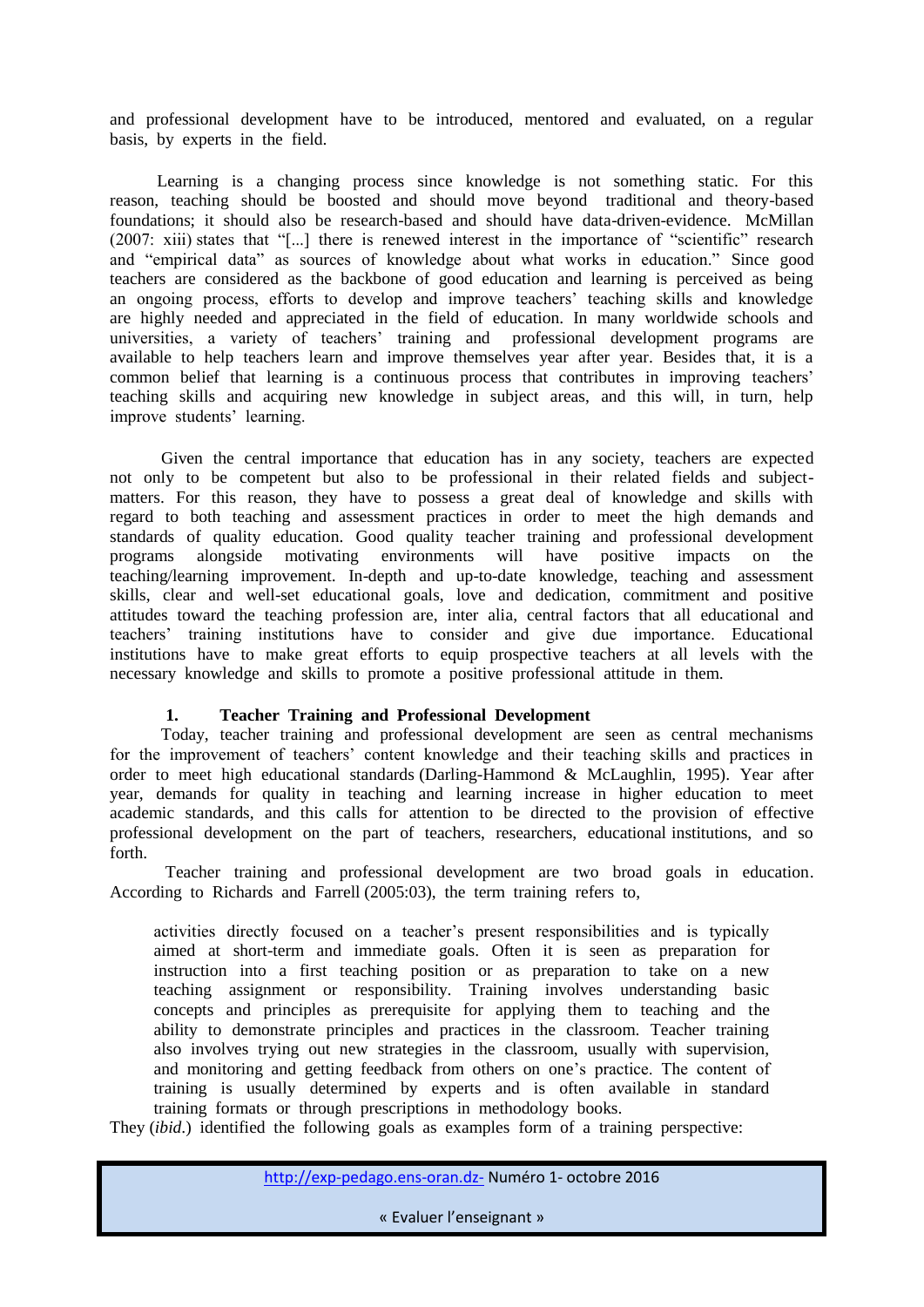- Learning how to use effective strategies to open a lesson
- Adapting the textbook to match the class
- Learning how to use group activities in a lesson
- Using effective questioning techniques
- Using classroom aids and resources (e.g. video)
- Techniques for giving learners feedback on performance.

 The term professional development, on the other hand, is usually used to encompass 'all types of learning undertaken by teachers beyond the point of their initial training' **(**Craft, 2000:9). The term is used to refer to processes, actions and activities which are designed for the purpose of enhancing the teachers' professional knowledge, teaching skills and attitudes in teaching to improve students' learning (Guskey, 2000). Teacher training usually involves providing training in curriculum subjects to teachers by organizing workshops over periods of time. The main objective of such workshops is to keep teachers up-to-date in their subject area (OECD, 1998). Cambridge Professional Development Qualifications (2014: 03) recognize the importance of teacher training and professional development by stating that, "The most important factor in the quality of students' learning is the quality of teaching and school leadership. Teachers and leaders need to develop their professional thinking and practice continuously throughout their careers."

 Another definition of professional development has been provided by Clarke (1990: 01) who says that it refers to "any activity or process intended to change any combination of the following: teachers' beliefs and attitudes, teachers' knowledge and teachers' classroom practice." Schoenfeld (2000:20) points out that, "Teacher knowledge leads naturally to the issue of growth and change of teacher knowledge and hence to issues of teacher learning and professional development." In the same line of thought, Sowder (2007:161) maintains that professional growth is characterized or " marked by change in teachers' knowledge, beliefs, and instructional strategies."

 In the definitions provided in the literature about professional development and teacher training, focus is placed on the aspects of change and growth in knowledge, beliefs and attitudes, and practices of teachers. Guskey (2000) maintains that professional development is an intentional process, an ongoing process and a systematic process. It should be seen as a process that is intentional and purposeful; it consists of planned or outlined events which have a well structured outline with clearly defined goals. Teacher training and professional development should never be conceived as what Guskey (2000:17) described as "a set of random, unrelated activities having no clear direction or intent."

Richards and Farrell  $(2005 : 04)$ , provides a further description of what is meant by professional development. They (2005:04) say that it refers to "general growth not focused on a specific job. It serves a long-term goal and seeks to facilitate growth of teachers' understanding of teaching and of themselves as teachers. It often involves examining different dimensions of a teacher's practice as a basis for reflective review and can hence be seen as "bottom-up"."

They (ibid.) state that the following goals are examples of a PD perspective:

Understanding how the process of second language development occurs

Understanding how our roles change according to the kind of learners we are teaching

- Understanding the kinds of decision making that occur during lessons
- Reviewing our own theories and principles of language teaching
- Developing an understanding of different styles of teaching
- Determining learners' perceptions of classroom activities.

Zeichner (1983**)** was the first to identify and describe four representative paradigms in teacher education and professional development. According to him (1983:3), paradigm can be

http://exp-pedago.ens-oran.dz- Numéro 1- octobre 2016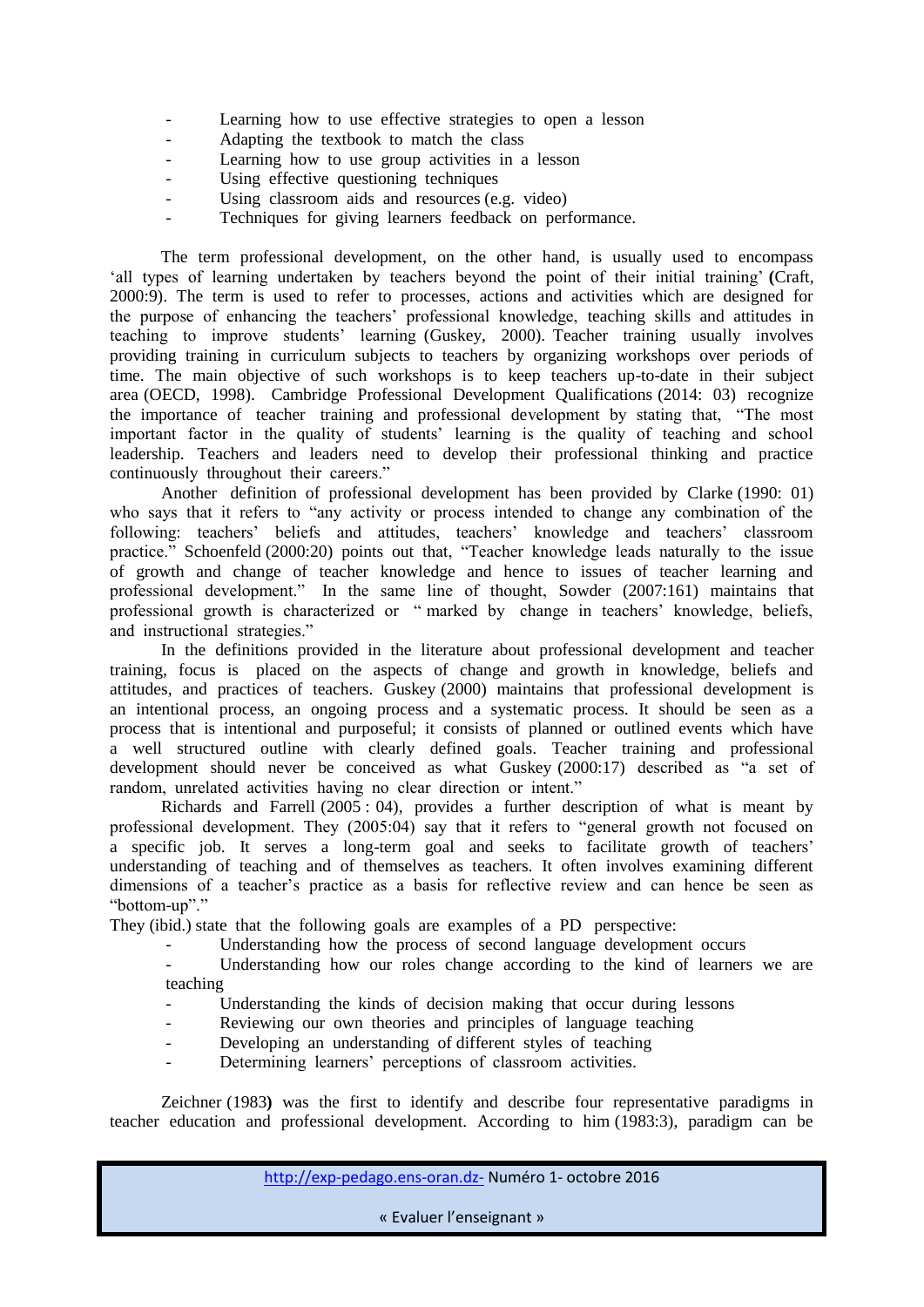defined as a "matrix of beliefs and assumptions about the nature and purpose of schooling, teaching, teachers, and their education that gives shape to specific forms of practice in teacher education." The first paradigm identified is the traditional craft paradigm. It is an apprenticeship model which focuses on the accumulation of wisdom based on the teacher's field experiences of teaching. Most important of all, it involves a process of trial and error of practitioners. The second paradigm is referred to as the expending the repertoire paradigm (Sprinthall, Reiman, & Thies-Sprinthall, 1996). The focus of the paradigm is placed less on the highly explicit and discrete instructional strategies and teachers' teaching skills, but focus is placed more on the acquisition of comprehensive instructional models of teaching. Such instructional models encompass models of direct instruction (knowledge transmitter model), inductive inquiry and interpersonal approaches to learning. The third paradigm, and which is claimed to be the predominant one in teacher education, is the so-called competency-based paradigm. The main focus of this paradigm is on the teachers' mastery of knowledge and teaching skills which are identified by expert academics and university researchers. According to Guskey, competency-based professional development refers to an educational movement that advocates defining educational goals in terms of precise measurable description of the knowledge, skills and behaviours teachers should possess at the end of a course of study. The fourth and last paradigm is an opposing paradigm to the competency based paradigm and is referred to as the inquiry oriented paradigm. It is also called the holistic or the reflective paradigm and its main focus is on the development of the teachers' capacity for reflective action through an examination of the moral and political implications of their teaching. There are other existing frameworks like the one identified by Zeichner, but with their particular underlying principles.

# **2. Types of Professional Development**

 Different types of professional development can be identified and professional development programs can be available at the disposal of teachers. In terms of professional development types, Richards and Farrell (2005) differentiate, for instance, between two types of professional development: the individual professional development and the institutional professional development. Another example comes from Pelochino (2014), who identifies five major types of teachers' professional development. These well-spread types can be used by teachers in order to improve their teaching and have a continuous professional development in their teaching career.

## **a. In-House Professional Development**

 It is a type of professional development that is offered for teachers at the site of schools. This type of professional development takes time weekly and a member of the staff in a given school is in charge of that. Different staff members can have different sessions in the whole year.

## **b. District-wide or Organizational-wide Professional Development**

 This type of teachers' professional development requires collaboration in multiple sites whereby it can be scheduled in advance and can take long periods. It can have the form of half-day, full-day or even multiple day professional development. In this way, teachers will have the opportunity to receive a kind of professional development, collaborate together, learn something in common since they are from the same district and can meet in such occasions. Such educational events usually involve the presence of a guest speaker, usually a professional in the field, to present something or to lead.

## **c. Institution-Based Professional Development**

 The institution-based professional development is a long term one and it usually centres around a common theme or content, say assessment or teaching methods. Such a type of professional developments intended for teachers is often related to a university, non-profit organization or research institution. Such events are funded and teachers may receive a stipend both for time and for participation.

http://exp-pedago.ens-oran.dz- Numéro 1- octobre 2016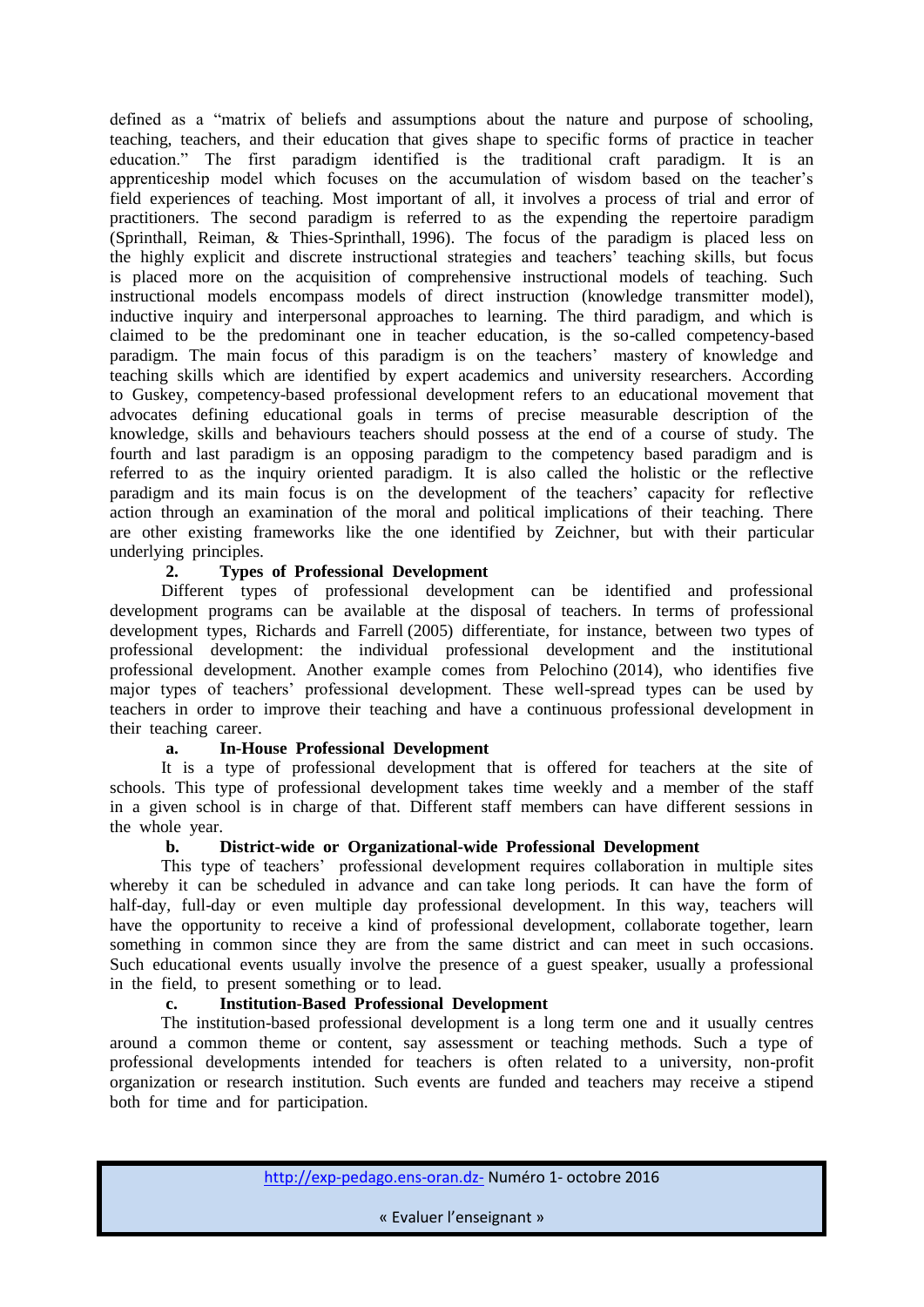## **d. Professional Inquiry Group**

 Groups of teachers can come together to such type of professional development so as to learn something of great interest to the whole group. This type of teachers' professional development can be site-based as it cannot be so. The groups of teachers meet on a regular basis for an extended period of time and they work in a collaborative manner in order to learn new things and share new teaching experiences.

#### **e. Coaching**

 In this type of professional development, the sites will have on-site coaches and district coaches for their teachers. The role of these coaches is to help and support teachers in different ways. Novice teachers will also have a new teacher coach and this latter has an assigned job aimed at helping the new teacher to acquire the necessary credentials.

# **3. Current Teacher Training and Professional Development Situation in Algeria**

 In today's Algerian educational context, there seems to be an urgent need for a system of education which encourages and promotes active engagement and reflective teaching and learning. It is widely recognized that the teacher is the most important school or universitybased factor in determining the learning outcomes. However, claims about persistent surfacing deficit in teachers' capacities and in the teaching quality are usually raised given the fact that they can have a direct, and even a detrimental, impact on the process of learning as a whole. In Switzerland, for instance, it has been claimed that despite the fact that there is confidence in the teacher quality and the teaching of subject areas, i. e., with regard to the efficiency of the educational system, but there is also a general consensus about the need for change in schooling and in in-service development (OECD, 1998). In the in-service teacher training that used to be in Switzerland, courses were taught by experienced teachers who proved to be possessing skills in specific subject areas and on the basis of that they became trainers. This policy has been questioned and then changed.

 At all levels in the teaching profession, there is always a need for teachers, and this need goes hand in hand with the need for quality in teaching and learning. Both experienced and novice teachers might be in need of continuous teaching and professional development trainings provided by the school/university, or any independent or collaborating agency, to help them form and improve themselves in their respective fields of specialization (subjectmatters), and this will, in turn, help influence their classroom teaching practices. Hence, teachers' training and professional development programs are claimed to be central aspects in the teachers' career improvement and development.

 In the Algerian educational context, universities do not usually provide students with, and involve them in, any teaching training and professional development programs. This is mainly due to the fact that we do not even have such educational programs in order to talk about training at ll. Future student-teachers and beginning teachers take the whole burden to form themselves as teachers, but, most of the time, they find themselves confronted with troubles when they are engaged in the teaching profession. This is not only because they lack the necessary readiness, experience and skills in teaching; what they really lack goes far beyond such things. In many cases, lack of competence in the subject-matter and the teaching/assessment skills can drive so many novice teachers to lose confidence in themselves and even hate and complain about the profession, but they just keep struggling because they have no other solution for remedy. Some might even see teaching as a valuable source for financial support in the first place and they cannot abandon it whatever conditions and circumstances they might be in.

http://exp-pedago.ens-oran.dz- Numéro 1- octobre 2016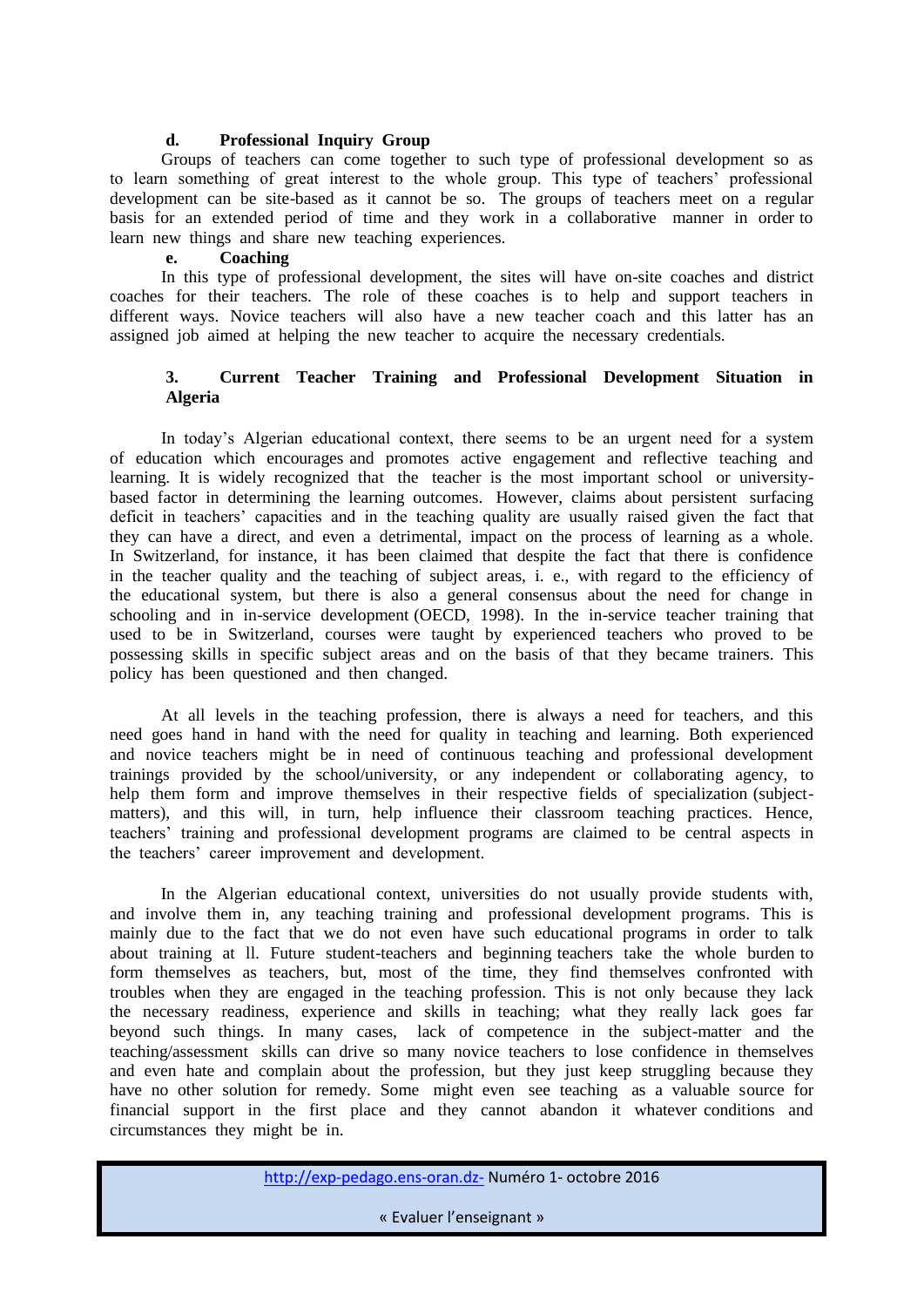In certain contexts, some teachers may find themselves confronted with highly difficult tasks and teaching responsibilities because they may lack the sufficient subject knowledge as well as the appropriate teaching skills that are highly needed and required in the teaching profession nowadays. Teachers of this kind can be a direct source of poor teaching quality, and a possible direct reason for that is that because they have not received any kind of training to make them ready for the challenging task of teaching.

 Unlike the Algerian universities, the Algerian Teachers' Training Schools/Colleges provide future student-teachers with some kind of teaching training. This teaching training starts first in classroom with students (would-be-teachers) learning different subject matters related to teaching. It takes the form of the necessary knowledge transmission, skills and competence improvement, and so on. In such educational institutions, students of English, for instance, are taught subjects that will help train them in mastering the language as a whole, designing courses, establishing goals and learning outcomes in lessons, raising their awareness about the importance of effective warm-ups in lessons, developing competence and mastery of knowledge in subject matter areas, learning the different methods and strategies used to teaching and so on. There is also the kind of real life training that takes place in the graduation year and in the context of middle/high schools, whereby students are engaged in teaching young learners as if they were their teachers. This training takes place in a given school and students are placed in authentic contexts of teaching and their teaching is followed by a mentor to guide them. Such kind of educational institutions, which are directed to forming young Algerian teachers, contribute a good deal in forming competent student-teachers who will find themselves ready for the profession, to some or a great extent.

 Some teacher training and professional development programs can also be prepared and organized by some independent agencies. In the teaching of English as a foreign language in Algerian, the British Council in Algeria, for instance, organizes annually some interesting events intended at gathering Algerian teachers and informing them about new methods, strategies/techniques in the teaching of different subject-matters. They also provide them with practical and up-to-date insights that might help them in their teaching practices. But despite the fact that such modest attempts help Algerian teachers to get more informed and improve the quality of their teaching, they still remain limited, not to say non-effective. Great efforts on the part of the Algerian educational institutions should be made and initiatives to have teaching training and professional development programs should be introduced. Not only that, but the Algerian ministry of education and the ministry of higher education can help establish national and/or regional council(s) made up of experts in respective fields and levels of education to prepare training programs and collaborate with schools and universities to reach a shared goal, which is that of refreshing and improving the level of the Algerian education through quality teaching and learning.

 One of the great points that is usually ignored, deliberately or not, in the Algerian schools and universities is that teachers are accepted to enter the teaching profession on the basis of their degrees in the first place. To get the job, teachers might be involved in a kind of competition and can take an interview. But, would this be enough? No importance is being really given to 'teaching qualifications' in order not only to be able to enter the teaching profession, but also to be ready and suitable for that profession. It is this 'lack of qualification,' the 'lack of subject-matter knowledge and mastery' and 'teaching/assessment skills' which puts teachers in a difficult situation to adapt themselves and to be able to teach effectively. Poor vision and poor knowledge with regard to curriculum content, division, lesson planning, teaching methods, classroom management, assessment methods and so on, will lead nowhere but impede teachers from teaching effectively and students from learning successfully. This is so because students will, sooner or later, notice some kind of 'lack of

http://exp-pedago.ens-oran.dz- Numéro 1- octobre 2016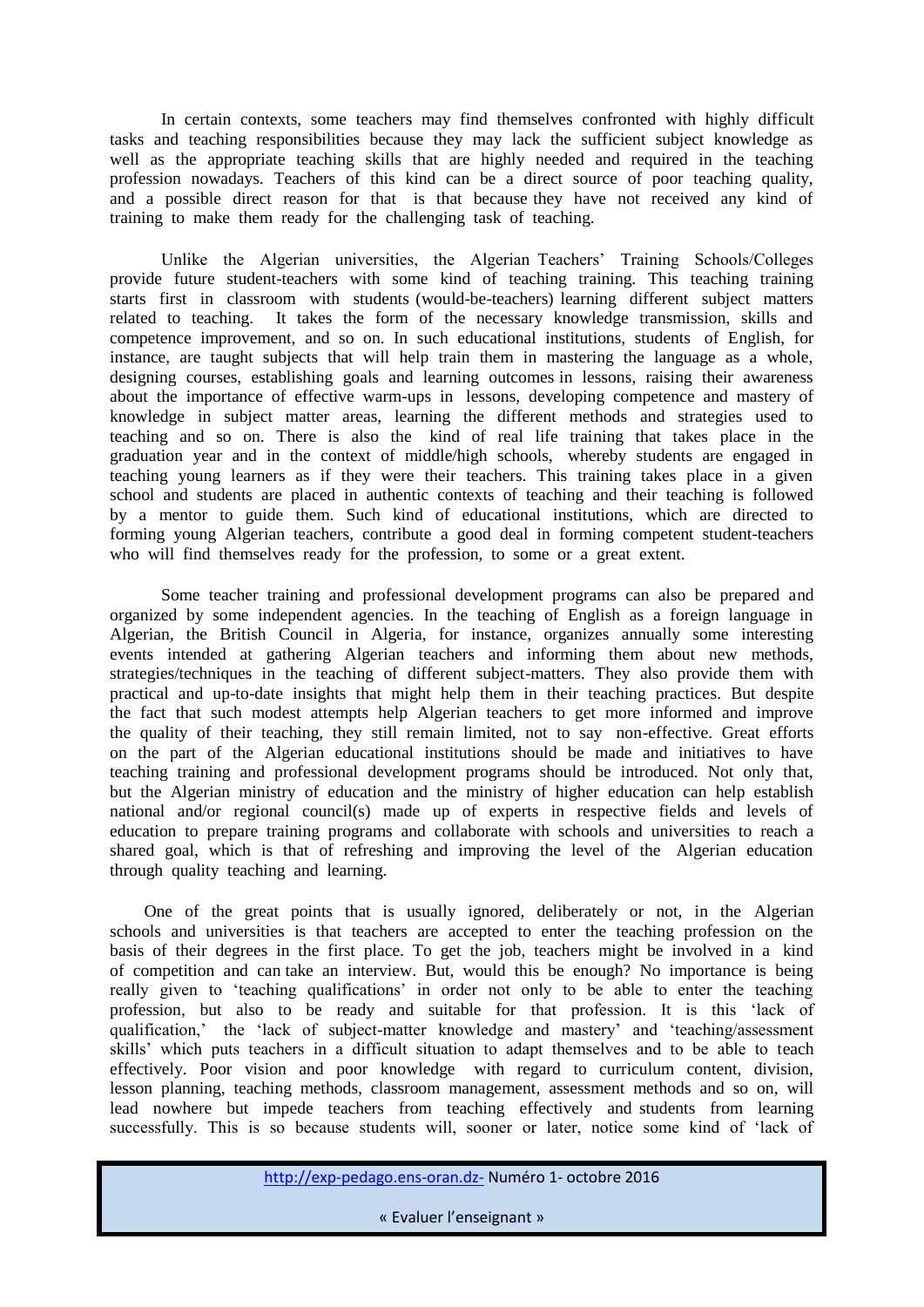professionalism' in teaching the subject-matter and this may lead them to lose confidence in the teacher, and motivation in the subject-matter and learning as a whole. The teacher is not, of course, the first and the only person to be blamed for that because all this is a direct reflection of the educational policy, politics and ideologies which control education at all levels. For that, teacher training and professional development are considered as being of crucial importance and they call for lot of serious efforts on the part of teachers, schools, universities, stakeholders to collaborate together and to consider teachers' training and their professional development more carefully as an educational priority in Algeria.

# **4. The Challenges for Improving the quality of Teaching Through TT and PD**

 Teacher training and professional development are gaining more attention and interest due to the educational reforms that happen, and will continue to happen, in many places around the world and which set ambitious and challenging goals in education (Borko, 2004). It is widely recognized, however, that teacher training and professional development are highly demanding processes. They are demanding because of the expectations that they will have great impact on the teachers' classroom practices. At all levels of education, teachers have concerns about their personal professional development. For this reason, they try to attend and participate in teacher training and professional development programs (Rodrigues, 2005). Despite the great importance and need for teacher training and professional development programs in order to boost quality teaching and learning, it is usually claimed that the available programs, which is not the case of Algeria, seem to be fragmented, poorly aligned with curriculum and inadequate to meet the needs of teachers (Cohen & Hill, 2001). The goals of in-service training programs, for instance, is usually not defined or poorly defined and there is no follow up to courses (OECD, 1998). Besides that, in many USA schools and educational systems, many programs of teacher training and professional development, which are given considerable amount of money, efforts and resources to be spent on in-service seminars, workshops, and other types of professional development and teacher training, seem to be intellectually superficial and lack established knowledge about what we know about effective teaching and the better teaching practices that teachers can implement in their classrooms (Ball & Cohen, 1999).

 Another interesting point about professional development is that despite the fact that teachers have a general tendency to support and meet high teaching and learning standards, many of them are not willing to change their attitudes and beliefs about teaching. They reflect the fact that they are not really willing or prepared to implement other teaching practices that are based on such standards (Cohen, 1990). There is a general tendency on the part of many teachers to show resistance towards change, and this reflects resistance towards professional development programs (Fullan, 1991). Richards (2002) argues that there are some reasons for teachers' resistance to professional development. Some of these reasons are skeptism, increased burden on the teacher, lack of ownership, fear of loss of control, lack of support, and lack of perceived benefits. According to Dufour and Eaker (1998), teachers' isolation is one of great roadblocks standing against or hinder change and professional development. For professional development to be effective, it has to come from the school and to be implemented by the teachers of that school (Richard, 2002). For this reason, there is a serious need to support and guide such type of teachers to respond effectively to the growing demands of teaching and the need to raise student learning standards by developing effective professional development programs that can promote change in classroom practices (Fullan & Miles, 1992).

 Besides that, although a need and a continuous call to provide well-developed and well-established programs of teacher training and professional development is usually outspoken, since they are claimed to have significant impacts on the quality of teaching and learning, but few studies are claimed to have been made to study and compare the effects of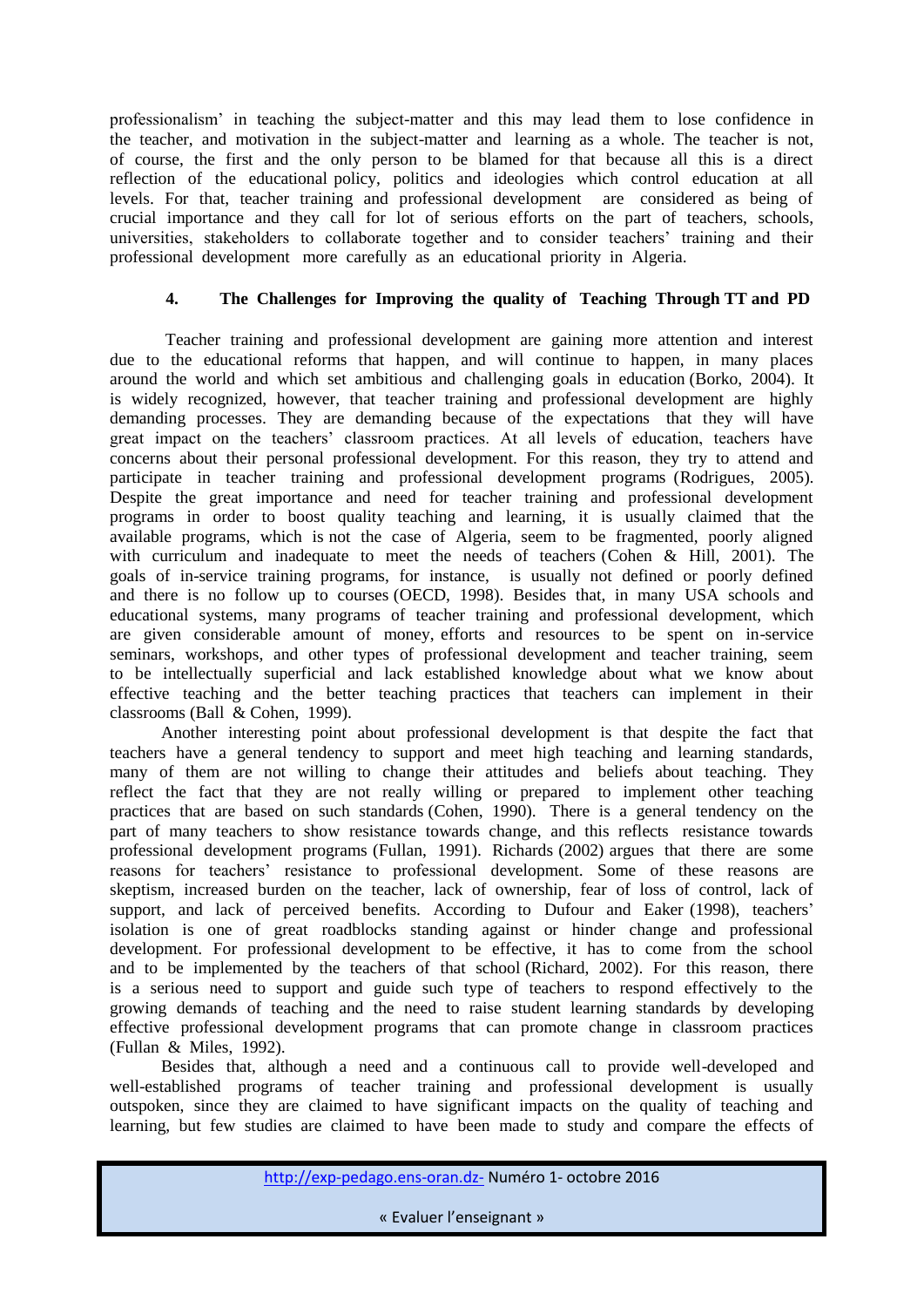different approaches to professional development (Garet, Porter, Desimone, Birman, & Yoon, 2001). On the basis of that, persisting calls for further research to be done on the currently available professional development programs and their effectiveness are usually made.

 Teachers' training and professional development go beyond workshops because teaching and professional growth require continuous education. Advancement in career implies that teachers should seek beneficial professional development programs that are continuous and which are aligned with educational standards assessments. Teachers should have a deep understanding of the central importance that teacher training and professional development have. These two aspects are an essential thing in teachers' career and reflect the person's development in his/her professional role. When teachers gain experience in their teaching role and professional growth, they will gain experience also in the examination, reflection and evaluation of their teaching, teaching ability and teaching needs (Glattenhorn, 1987).

 In addition to that, in their teaching career, teachers' needs change at different times and so do the needs of schools and educational institutions. Pressure is usually exerted on teachers to update their knowledge in areas related to curriculum trends, second language learning and acquisition, teaching methods and strategies, the use of technology and assessment, and so forth. According to Richards and Farrell (2005: 2-3), teacher education is usually based on the following assumptions:

In any school or educational institution, there are teachers with different levels of experience, knowledge, skills, and expertise. Mutual sharing of knowledge and experience is a valuable source of professional growth.

Teachers are generally motivated to continue their professional development once they begin their careers.

- Knowledge about language teaching and learning is in a tentative and incomplete state, and teachers need regular opportunities to update their professional knowledge.

Classrooms are not only places where students learn—they are also places where teachers can learn.

Teachers can play an active role in their own professional development.

It is the responsibility of schools and administrators to provide opportunities for [teacher training and] continued professional education and encourage teachers to participate in them.

In order for such opportunities to take place, they need to be planned, supported, [evaluated] and rewarded.

It should be always highlighted and emphasized that teacher education is a process that takes place over time; it is not an event that starts and ends with formal training or graduate education and getting certain degrees. Since it is an ongoing process that brings continuous change, teachers' education can be supported both by the educational institutions and the teachers' individual efforts.

 Teachers may participate in some or all the teacher training and professional development programs which are often programmed at the beginning of the year. But given the fact that training programs take place at the beginning of the year, this makes them appear nonresponsive to the immediate and changing needs of the students and the teaching staff. For that reason, the time for planning such educational programs should be well-studied and planned to help teachers benefit from them.

 Another great issue that teachers faced, and still face, in today's teacher training and professional development programs is that such programs usually take the style of a 'lecture'. Teachers will be sitting and a person will be presenting something through a computer or sits in front of them and talks. Some have even went far to call such sessions: "Tyranny of the Lecture" since the program takes the format of lecture(s). Good quality teacher training and professional development programs should call the teachers' attention and engage them by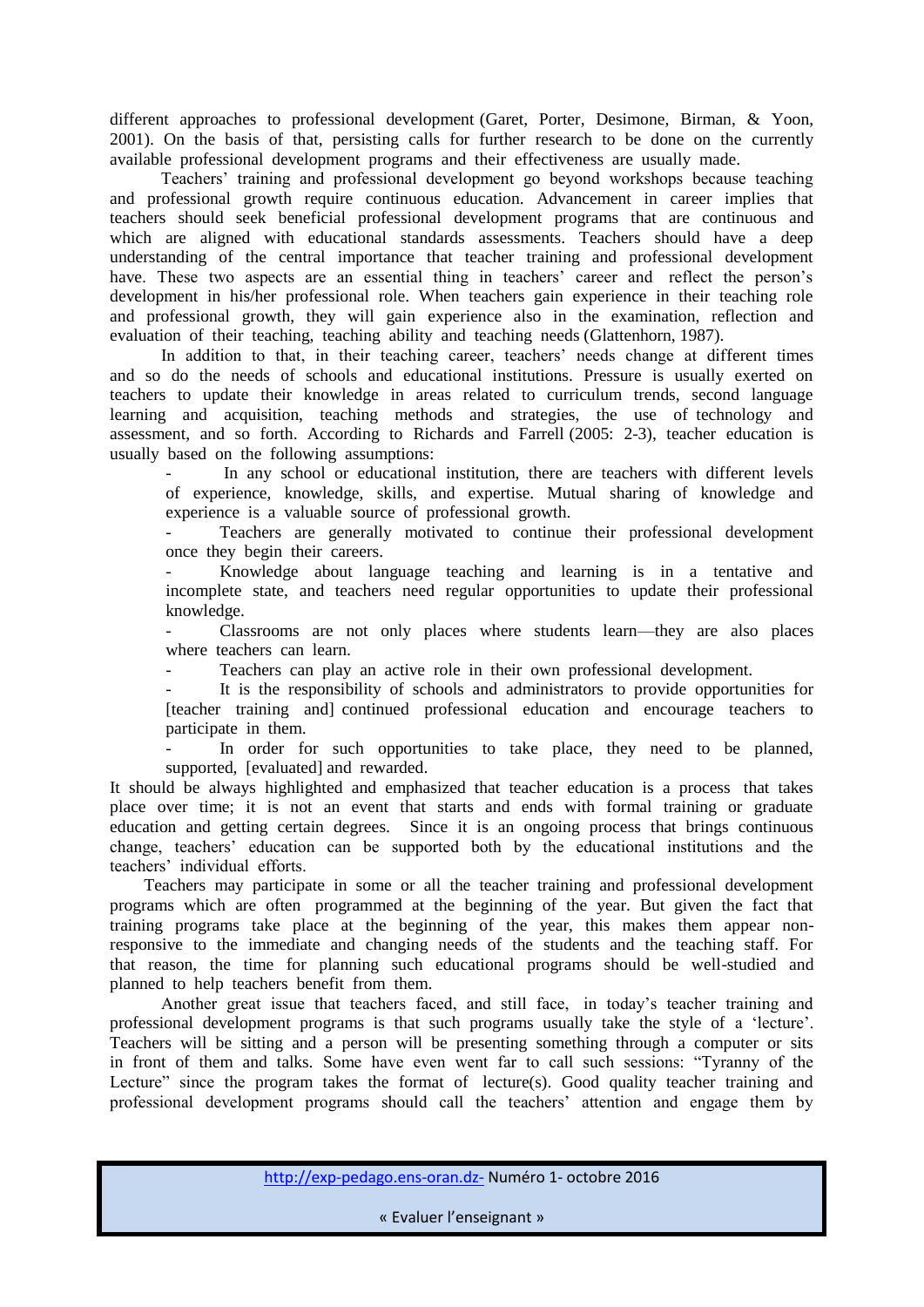being active agents. The educational programs should also be interactive, more practical and purposeful.

Many other challenges and problems may face teachers and those in charge of teacher training and professional development programs. Pelochino (2014**),** points out that the following are the some of the main issues that face teachers' professional development:

- There is an over-saturation of information:
- We are not teaching teachers in ways that we want them to teach learners;
- Learning is not differentiated in any way;

 In order to bring beneficial change to the Algerian education, several decisions have to be made and steps to be followed. To improve teaching, there should be an appropriate selection of teachers. Standards of teaching and standards of selections have to be raised. Teaching must be seen as a profession with qualifications and not simply a job sought for the sake of having a job. Teachers should also be prepared and should be empowered with the right and appropriate skills in order to be ready and suitable for the teaching profession. They should be equipped with the required up-to-date knowledge, the necessary teaching skills and competences in order to provide effective teaching and successful learning.

 Since the teacher is the first decision maker in his/her classroom, absence of training, or poor training, will make him/her face the challenge of having poor subject-knowledge and poor professional and pedagogical skills to teach a given subject, deliver the lesson, assess learning, and provide the learner with the appropriate knowledge and learning experience. During the few last years and in the Algerian educational system (Primary, middle and high school), attempts have been made in terms of preparing some training programs to train teachers and help them improve in terms of knowledge and teaching skills. These training programs take place each year and are intended for people who graduate from university and become teachers. They take place on a regular basis during summer (a given period only), winter and spring holidays. The total amount of time spent is approximately 30 days or so. At the end of the training, trainees receive a certificate attesting that they have been studying certain subjects. It has been previously claimed through this paper that teachers' training is a necessary requirement for today's teachers in schools and universities, but some central issues do usually come to surface. A central and primary issue is related to the time, relevance, seriousness and the quality of any kind of training program. Questions are always raised! Is a period of one month enough for novice teachers to be trained in a variety of subjects needed for future teaching? Is timing appropriate? Is the training program a continuous process or is it something fragmented and independent? Is the training program really rich, beneficial and provided by professionals in the field? Are there other opportunities for continuous professional development for teachers to take? Are the teachers' training and professional development programs evaluated on a regular basis for purposes of improvement and gapfilling? Is the content of such programs related directly to the subject-matters taught, the curriculum, teachers' needs etc.? All these questions, inter alia, have to be considered because it is not at all taken for granted that once taking part in a training program for a very short period of time and/or taking a given certification, a teacher will be termed 'qualified' for the teaching profession.

 Another issue that may have a direct effect on the teacher's level and professional development can be related to income. Low income can exclude the opportunity for individual teachers to search for some national or international teacher training and professional development programs to participate in. The idea to go abroad and be trained is a far-reaching goal due to income limitations and the only available source is to take online training programs. But this is also difficult for teachers given the fact that such online programs require paying a given fee: a good deal or amount of money has to be paid and if it is

http://exp-pedago.ens-oran.dz- Numéro 1- octobre 2016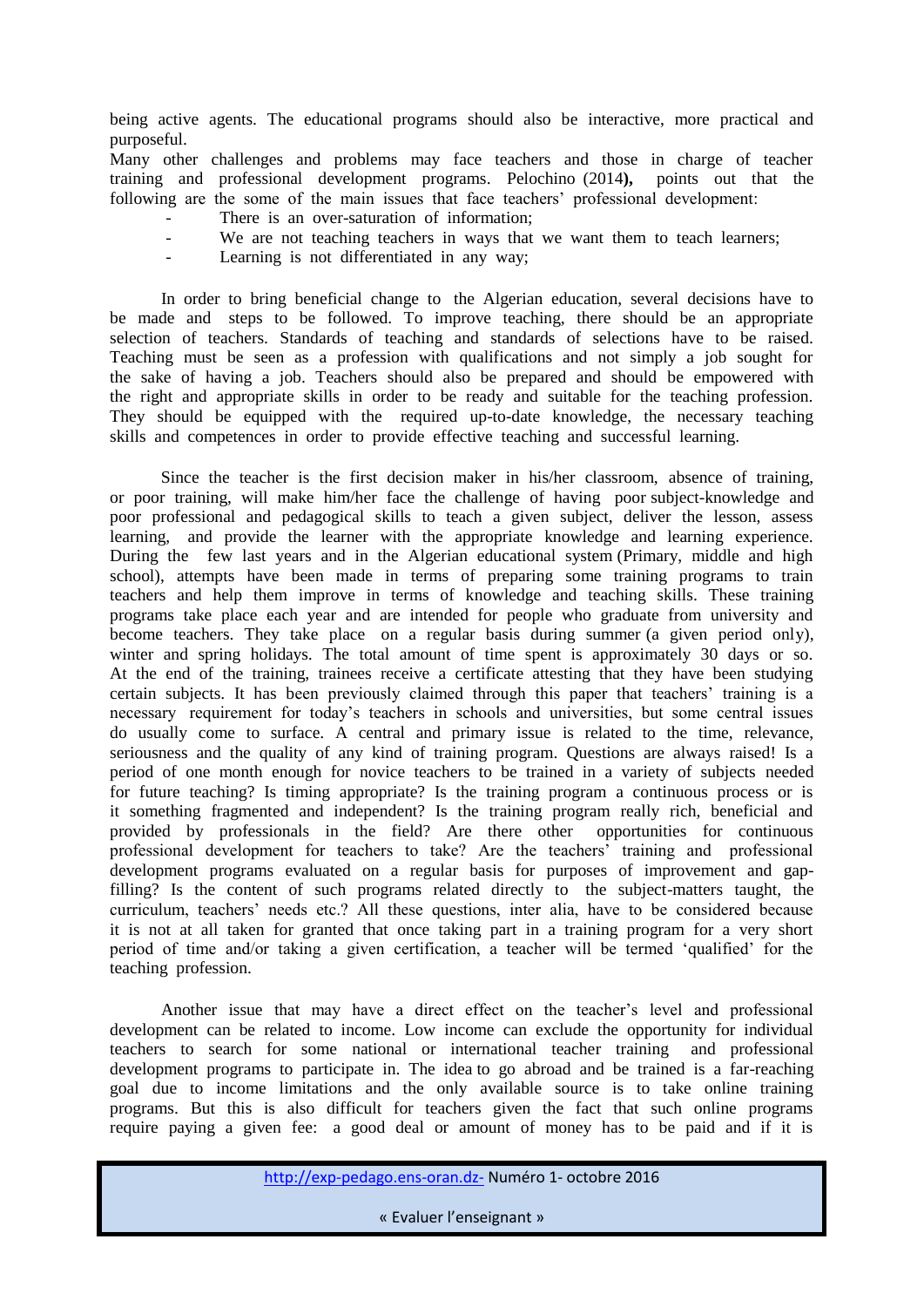going to be paid, this will be so on the part of the individual teacher, not with the support of the school, educational institution, the ministry of education or any influential agent. To improve and raise the quality of education, great investments should also be made in introducing programs for teacher training and professional development by educational institutions.

 Teachers' motivation in the teaching profession has a very important role and can have different forms. The school's support and encouragement for teachers for their individual efforts in teaching, in researching, diversifying methods of teaching and techniques, adopting effective methods of assessment and so on, is a point of central importance for any teacher. The presence of this kind of support will show that efforts are being encouraged and appreciated and this will, in turn, push the teacher to move on and make more efforts for the benefit of learners and the school as a whole. This will also push him/her to have more commitment to his/her profession. The school which supplies its teachers with learning/teaching materials, and even advanced technological tools, will increase the will of teachers and encourage them to teach well, students to learn better and satisfaction will be a shared reward. It is in such a working environment that learning can take place, but in the absence of such factors, problems will always surface and quality of education might be negatively influenced.

# **5. Possible Solutions for Teaching Quality Improvement**

 Some indicators and central agents need to be implemented if our Algerian educational institutions aspire to progress in achieving the goal of a quality education for all students and avoid any additional crisis in the overall educational system. Importance should be given to:

Following the percentage of teachers and teacher educators who have received ongoing teacher training of professional development opportunities over periods of time; The percentage of aid and support provided to the education sector to increase the number of well-trained teachers and ongoing professional development of teachers. [\(https://www.educationincrisis.net/blog/item/1024-why-well-trained-and-effective-teachers](https://www.educationincrisis.net/blog/item/1024-why-well-trained-and-effective-teachers-are-central-to-tackling-the-global-learning-and-skills-crisis)[are-central-to-tackling-the-global-learning-and-skills-crisis\)](https://www.educationincrisis.net/blog/item/1024-why-well-trained-and-effective-teachers-are-central-to-tackling-the-global-learning-and-skills-crisis)

There should be serious initiatives to embark on the route of the training and professionalization of teachers and teacher education along competence lines.

Teacher training and professional development programs should be introduced by educational institutions.

- Teacher training and professional development programs should focus on core content knowledge, teaching skills, teaching strategies, and assessment strategies, etc.

There should be an alignment of educational programs content with what teachers teach, need and experience in their classrooms.

There should be some national or general teaching council (organization responsible for accrediting teacher qualifications and teacher education programs within universities) to be set in the major regions of Algeria.

Effective professional development should transform and restructure the quality of teaching and educational institutions.

 Research on the effectiveness of teacher training and professional development shows that it leads to better instruction and improved learning. This can be so only when teacher training and professional development are linked to the curriculum, the academic standards that they have and the assessment and evaluation of their success.

http://exp-pedago.ens-oran.dz- Numéro 1- octobre 2016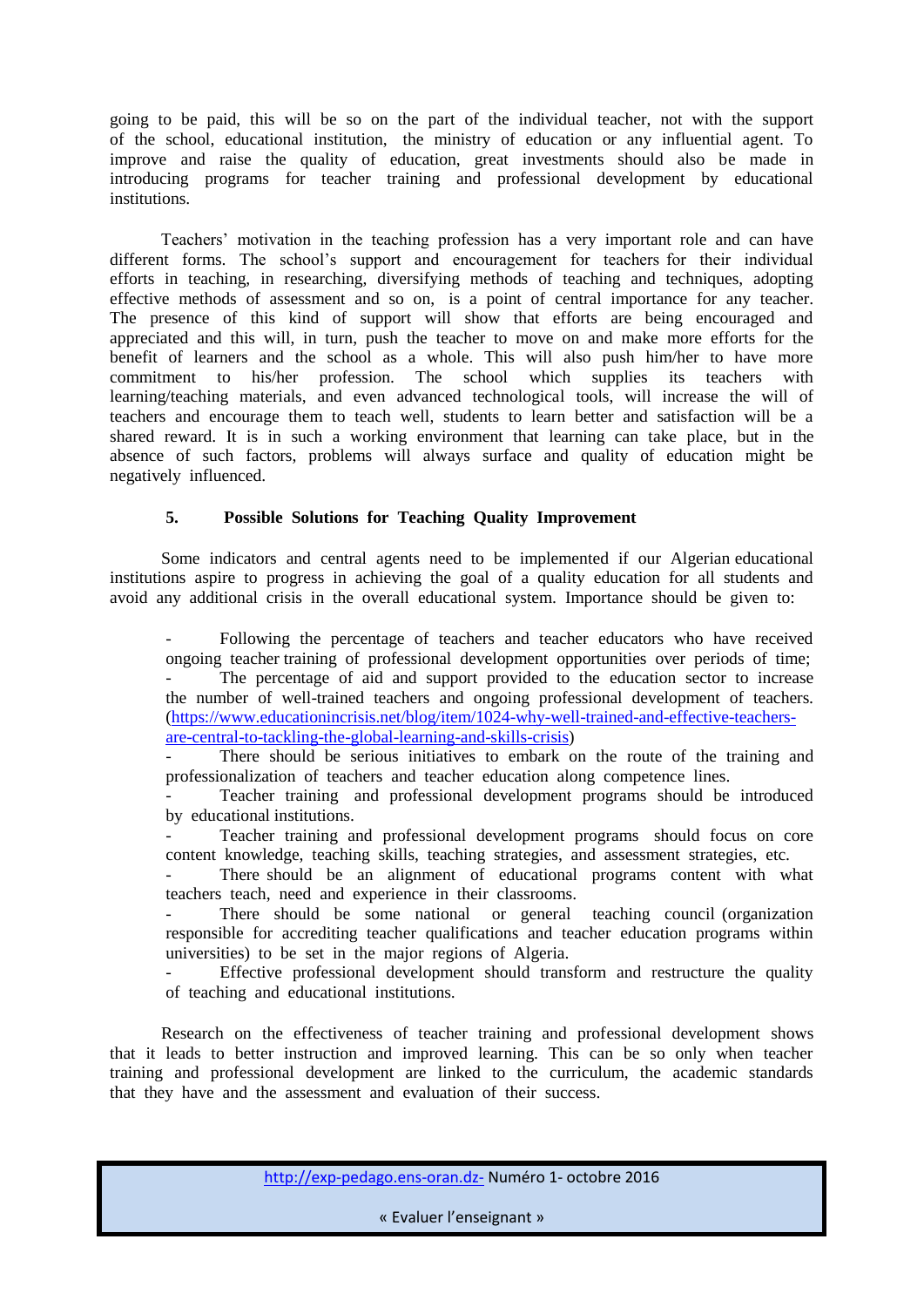Some of the studies which support the idea that connection between education policy and instruction will have positive effects involve the study ofCohen and Hill (2001**)**. They found that teachers who followed programs of professional development which focused on the curriculum were the ones who adopted the practices which have been taught in the professional development. These teachers were supported by training and attending workshops. This study showed that students of those teachers who participated in such training programs, where focus has been on curriculum-focused professional development, did well on assessments. Most teachers did not, however, receive much effective forms of training.

 Another study involved a survey carried out byGaret et al. (2001). It involved a representative sample of teachers who took part in the Eisenhower Professional Development Program in 1990. The study centered around the subject of mathematics and science. The results showed that teachers who participated in this professional development training program had a strong tendency towards changing their classroom instructional practices. They also gained greater subject knowledge and teaching skills when there was a direct connection and alignment between their daily experiences in teaching the curriculum and teaching standards and assessments.

 Questions about the amount of professional development needed and about the efficiency of such training programs are usually raised. It is claimed that the more time teachers spend on professional development, the more significantly their teaching practices will be positively influenced and changed. In the previously mentioned study, it has been considered as a striking fact that when conducting an interview with 10 teachers who were asked about how much time they have spent on professional development and the answer was that 9 out of 10 say that they have spent one day or less in their previous year. There is no claim, here, that if more time is spent on professional development this will guarantee success and positive change. If sessions are not focused on subject matter content which is based on research in the area which proved to be effective, then the whole thing will have nothing to do with the amount of time spent and the tendency of teachers' to change their teaching practices and to improve the learning of students.

 It should be also mentioned that for teaching training and professional development programs to succeed, financial support should also be continuous and not only people's efforts and time. In addition to that, money and efforts should not be spent without ongoing and systematic evaluation of the training programs. There should always be a kind of follow up to see what benefits teachers are getting from trainings and which will be of great benefit to them in their teaching practices in class. Effective evaluation should be directed towards the examination of actual teaching practices, examination of the training's impact on teachers' behaviour, and the effect of this impact on students' learning. Most important of all, evaluation should be a continuous process; it should take place right from early stages of program planning and till the end of the program.

## **6. Effective Teacher Training and Professional Development**

 Today's teaching calls for shift from traditional rote style and lecture style of teaching to the type of teaching that fosters critical and reflective thinking and developing problemssolving skills in students. Teaching for critical thinking is claimed not to be widespread in classrooms (Nystrand and Gamoran, 1991).To meet the needs of students and the great demands in the profession of teaching, teachers have to be trained in the use of the different, old and new, approaches to teaching and assessment. That is to say, for educational reforms to take place and be of great benefit, effective professional development should also take place. On the basis of that, nowadays educational reforms urge teachers to foster collaboration,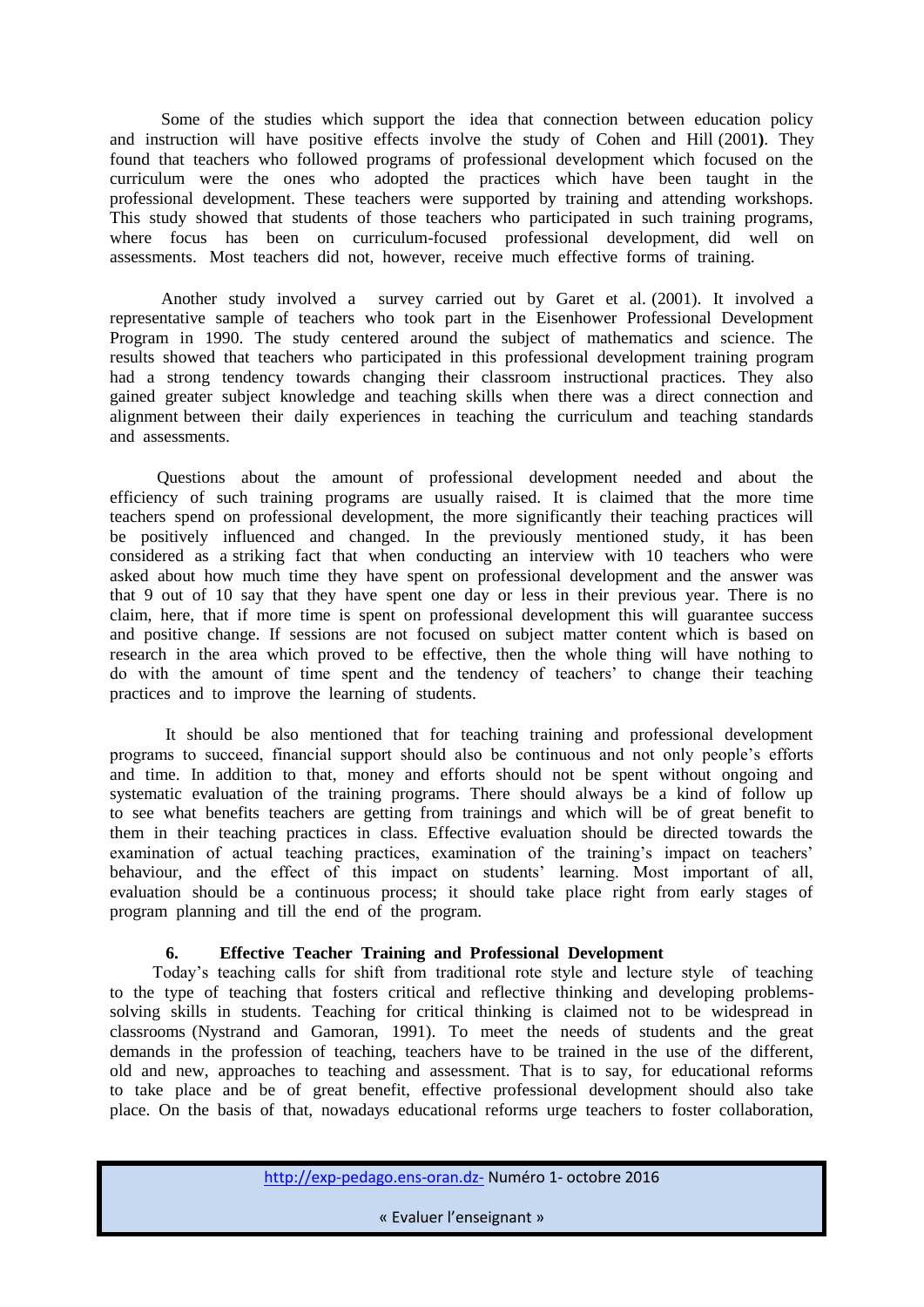debate and make students learn with reflection to help them develop the necessary cognitive skills and processes to meet the standards of learning and education.

 There are some strategies for teacher development and they often involve the following points : documenting different kinds of teaching practices; reflective analysis of teaching practices; examining beliefs, values, and principles; conversation with peers on one core issue; and collaborating with peers on classroom projects. When discussing this point, some things may seem alright with regard to self-observation and critical reflection. The issue lies, in fact, in matters related to subject-matter knowledge, pedagogical expertise, and understanding of curriculum and materials. Personal reflection is necessary, but professional development should go beyond this. For example, Richards and Farrell (2005:04) maintains that professional development should "For example, [...] include exploration of new trends and theories in language teaching; familiarization with developments in subject-matter knowledge such as pedagogical grammar, composition theory, or genre theory; and critical examination of the way schools and language programs are organized and managed."

 Teacher training and professional development programs are no longer concerned with teachers being exposed to one concept in a one-time workshop or even providing teachers with general basic knowledge about a given teaching methodology. Teacher training and professional development should result in a fundamental change in teachers' teaching practices, and which, in turn, will lead to the increase of students' learning.

 A great deal of teachers have received, and may still receive, traditional, workshopbased professional development despite the fact that research shows it as being ineffective. According to Darling-Hammond et al., (2009), about 90 percent of teachers are claimed to have participated in a workshop-like style in training sessions during the whole school year. Despite being relevant, to some or great extent, the workshop presentations will not much help changing teachers' teaching attitudes, beliefs and practices in classrooms and boosting the student achievement (Bush, 1984).

 According to Dufour and Eaker (1998: 105), "schools have demonstrated time and again that it is much easier to initiate change than to sustain it to fruition." A continuous improvement plan is to sustain change to fruition (Zmunda, Kuklis, & Kline, 2004**).** Teaching training and professional development have to be rigorous and contain relevant content, strategies as well as organizational supports to ensure the good preparation and the career-long development of teachers. To be effective, this requires fostering the norm of continuous evaluation and improvement.

## **Conclusion**

 Programs of teachers' training and professional development are of central importance in any educational institution, be it in the primary, middle school, high school or even the university level. Teachers at all levels need to be trained in their related fields and subject matter on a regular basis if they are to change their teaching beliefs, attitudes and daily life practices in classrooms. Such programs will help teachers sharpen their teaching skills and deepen and improve their knowledge in the subject matter they teach, and hence improve students' learning and schools education. For positive and beneficial change to take place, there should be an alignment between the curriculum and teachers' actual experiences in teaching. Another important point is related to the time that teachers spend on professional development and its efficiency. Teachers will benefit better from professional development that has as its main focus activities which focus on high-quality-subject-matter content.

 Professional development can be a great vehicle for teaching improvement and learning success if it is prepared and given by experts and on a regular basis to meet the needs of teachers and the demands of Algerian schools or educational institutions. There is an urgent need for teachers to be involved in programs for teachers' training and professional development. Teachers will always be learners and learning is an ongoing process and knowledge has no reachable limits. Besides that, teachers' learning is no longer seen as being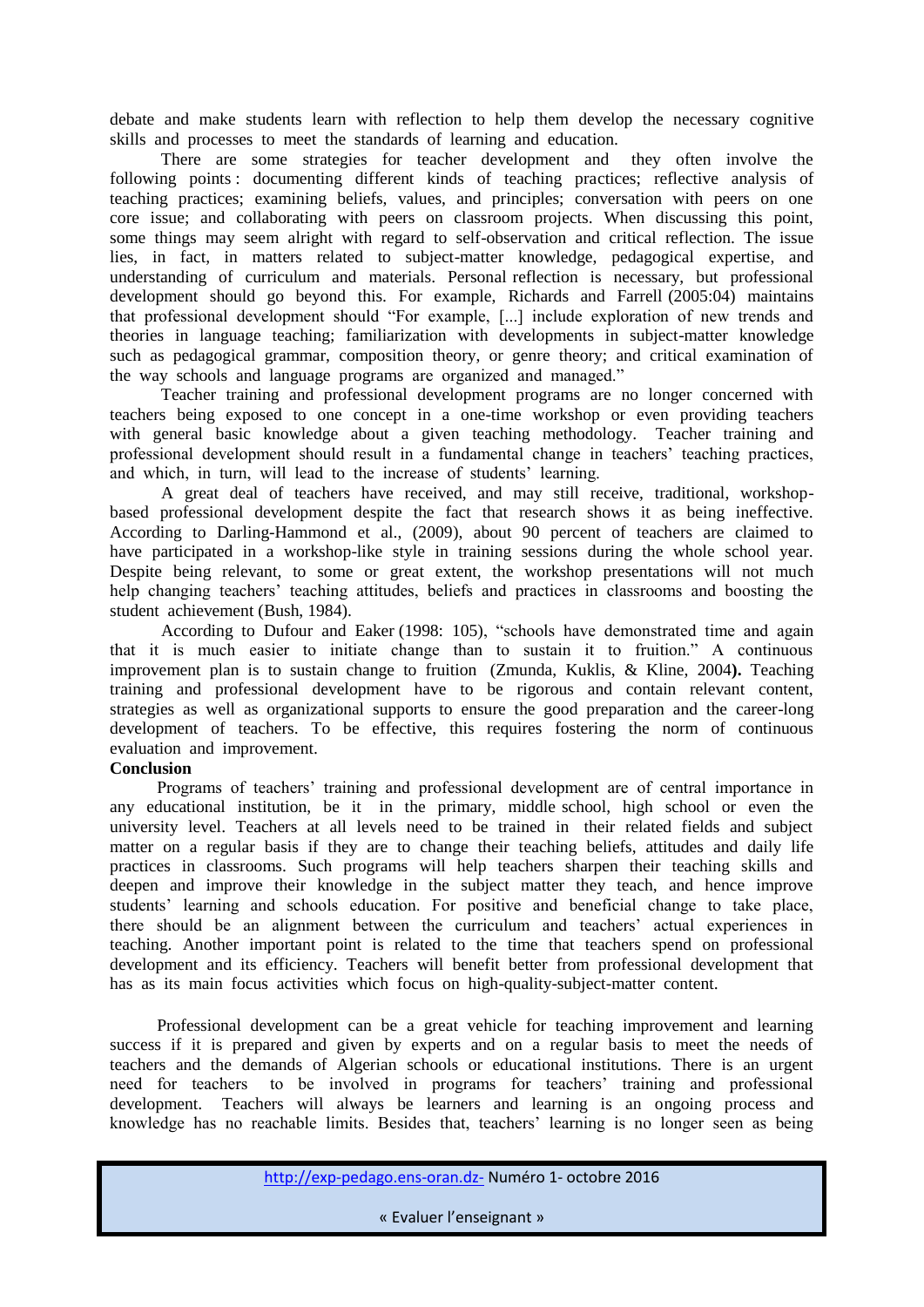straightforward whereby teachers just meet and be presented with information about effective teaching strategies. Teachers' learning process is more complex than is perceived and needs continuous reflection and evaluation if we aspire to achieve improvement and change in the Algerian education.

#### **Bibliography**

Ball, D., and D. Cohen. (1999). "Developing Practice, Developing Practitioners: Toward a Practice-based Theory of Professional Education." In *The Heart of the Matter: Teaching as the Learning Profession*, edited by L. Darling-Hammond and L. Sykes. San Francisco: Jossey-Bass.

Borko, H. (2004). "Professional development and teacher learning: Mapping the terrain." Educational Researcher, 33(8), 3-15.

Bush, R. N. (1984). *Effective staff development in making schools more effective*. *Proceedings of three state conferences*. San Francisco, CA: Far West Laboratory.

Cambridge Professional Development Qualifications. 2014

<http://www.cie.org.uk/cambridge-professional-development/professional-development-qualifications/>

- Clark, R. W. (1990). *What school leaders can do to help change teacher education*. Washington, DC: American Association of Colleges for Teacher Education.

- Cohen, D. (1990). "A revolution in one classroom: The case of Mrs Oublier." Education Evaluation and Policy Analysis, 12 (3),311–329.

Cohen, D. K., and Hill, H. C. (2001). *Learning Policy: When State Education Reform Works.* New Haven, CT: Yale University Press.

- Craft, A. (2000). *Continuing Professional Development: A Practical Guide for Teachers and Schools*. London: Routledge.

Darling-Hammond, L., and M. W. McLaughlin. (1995). "Policies That Support Professional Development in an Era of Reform." *Phi Delta Kappan* 76, 8: 597-604.

Darling-Hammond, L. Chung Wei, R., Andree, A., & Richardson, N. (2009). *Professional learning in the learning profession: A status report on teacher development in the United States and abroad*. Oxford, OH: National Staff Development Council.

- Dufour, R., & Eaker, R. (1998). *Professional learning communities at work: Best practices for enhancing student achievement*. Bloomington, IN: Solution Tree.

- Fullan, M. G. (1991). *The New Meaning of Educational Change*. New York: Teachers College.

Fullan, M. G., & Miles, M. B. (1992). "Getting Reform Right: What works and what doesn't." Phi Delta Kappan, 73, 745-752.

Garet, M., Porter, A., Desimone, L., Birman, B., and Yoon, K. S. (2001). "What Makes Professional Development Effective? Results From a National Sample of Teachers." *American Educational Research Journal*, 38(4): 915–945.

- Glattenhorn, A. (1987). "Cooperative professional development: Peer centered options for teacher growth." *Educational Leadership*, *(3)45, 31-35*.

- Guskey, T. R. (2000). *Evaluating professional development.* Thousand Oaks, CA: Corwin Press.

McMillan, J. H. (2007). *Classroom Assessment : Principles and Practices for Effective Standards-Based Instruction*. USA: Pearson Education.

- Nystrand, M. & Gamoran, A. (1991). "Instructional discourse, student engagement, and literature achievement." *Research in the Teaching of English*, 25, 261-290.

OECD. (1998). Staying Ahead In-service Training and Teacher Professional *Development: In-service Training and Teacher Professional Development*. France: OECD Publishing.

Pelochino, Melissa. (2014). "Designing what's next in teachers' professional development." [https://dschool.stanford.edu/fellowships/2014/03/27/designing-whats-next-in-teachers](https://dschool.stanford.edu/fellowships/2014/03/27/designing-whats-next-in-teachers-professional-development/)[professional-development/](https://dschool.stanford.edu/fellowships/2014/03/27/designing-whats-next-in-teachers-professional-development/)

Richards, J. (2002). "30 Years of TEFL/TESL: A Personal Reflection." RELC Journal. 33 (2): 1-35.

- Richards, J. C. And Farrel, T. S. C. )2005(. *Professional Development for Language Teachers: Strategies for Teacher Learning*. Cambridge: Cambridge University Press.

http://exp-pedago.ens-oran.dz- Numéro 1- octobre 2016